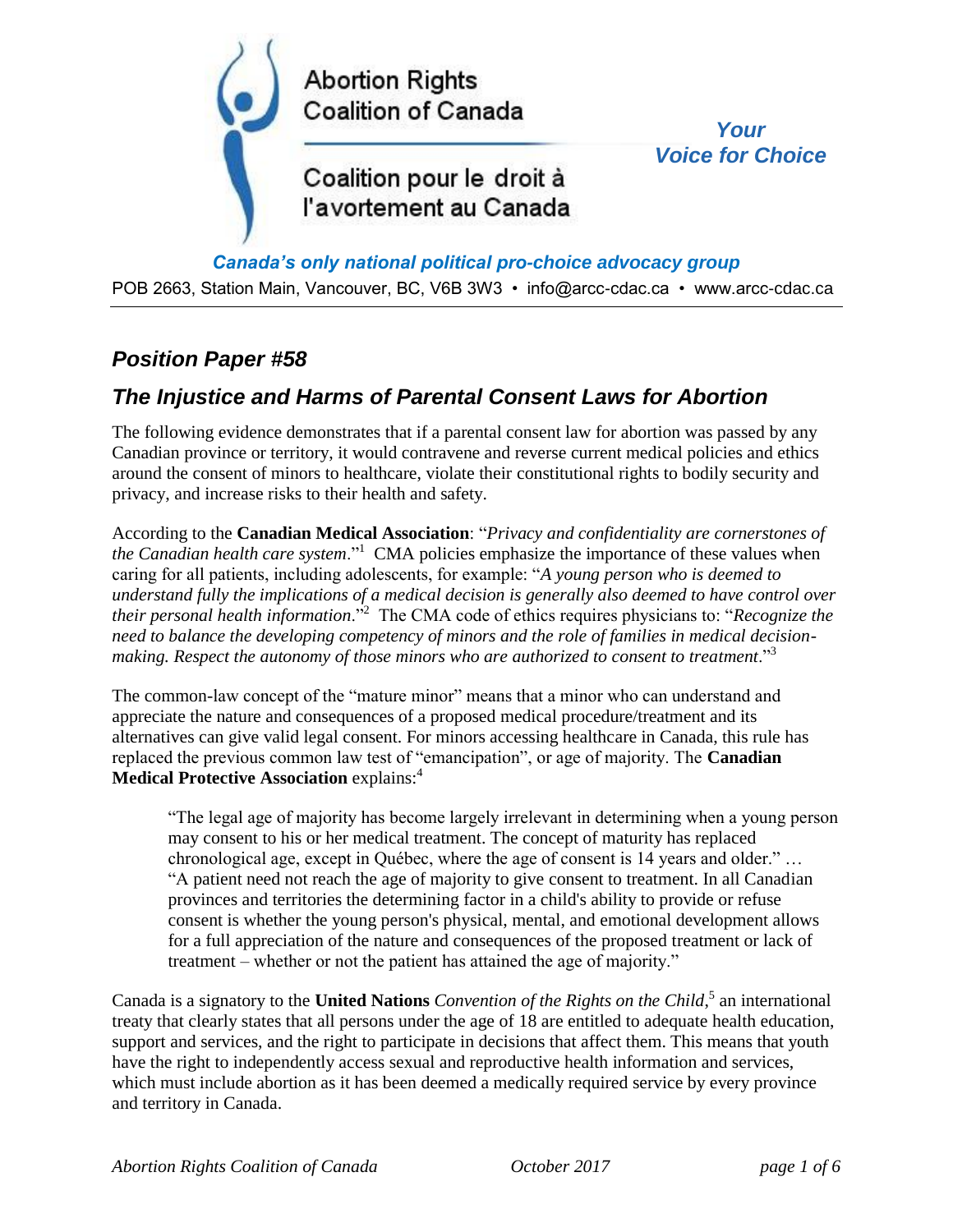In the **Supreme Court of Canada**'s 2009 decision *A.C. v. Manitoba (Director of Child and Family Services),* the justices recognized the right of adolescents aged 16-18 to make their own medical decisions, as well as the right of mature adolescents under age 16 to participate meaningfully in decisions relating to their medical treatment. However, in an important dissent, Justice Binnie went further:<sup>6</sup>

"The state's interest in ensuring judicial control over the medical treatment of 'immature' minors ceases to exist where a 'mature' minor under 16 demonstrates the lack of need for any such overriding state control. In such cases, the legitimate object and basis of state intervention in the life of the young person has, by reason of the judge's finding of maturity, disappeared. Whether judges, doctors and hospital authorities agree or disagree with C's objection, the decision belongs to her, as the Charter is not just about the freedom to make the wise and correct choice; it also gives her the individual autonomy and the religious freedom to refuse forced medical treatment, even where her life or death hangs in the balance, regardless of what the judge thinks is in her best interest."

A law mandating parental consent for abortion would likely be deemed arbitrary and overbroad, and therefore unconstitutional by the courts, as it prevents all adolescents from making their own decisions without taking into account their individual circumstances or maturity. The Supreme Court of Canada explained in *Chaoulli v. Quebec*: 7 "*The state is not entitled to arbitrarily limit its citizens' rights to life, liberty, and security of the person*." And: *"…interference with life, liberty and security of the person is impermissibly arbitrary if the interference lacks a real connection on the facts to the purpose the interference is said to serve.*"

Health professionals in Canada take this issue very seriously, and follow standard ethical protocols to ensure that minors seeking abortion are mature enough to understand what they are doing, and also are not being coerced by anyone. Abortion providers and clinics in Canada already counsel minors to involve their parents, and the majority of minors do so. Similarly, in U.S. states without parental involvement laws, 61% of young women under 18 involve at least one parent, as did 74% of 15-year olds, and over 90% of 14-year olds.<sup>8</sup>

Access to healthcare is critical for preserving health and life, which is why minors in Canada do not generally need parental consent for necessary healthcare, but may need permission for things like getting a tattoo or going to a tanning salon. For reproductive health services in particular, a need for parental consent poses a safety risk because of the sensitivity of these health services and a minor's desire for confidentiality. Fear of exposure or denial of care can drive adolescents away from seeking healthcare, and thereby increase risks to their health and safety through lack of treatment or resort to unsafe or illegal remedies. In the case of abortion, it can also damage family relations or subject minors to family abuse, expose teenagers to unplanned pregnancy, and force minors to travel out of province to obtain abortion services.

Research from the U.S. shows that privacy concerns do in fact prevent many adolescents from seeking care:<sup>9</sup>

"In two large nationally representative surveys, approximately a quarter of middle and high school students reported having forgone health care they needed. In one of these, a third of students who did not seek care reported that one of their reasons was 'not wanting to tell their parents.' The impact of privacy concerns when adolescents require specific services to address sensitive health issues is likely much higher. For example, half of single, sexually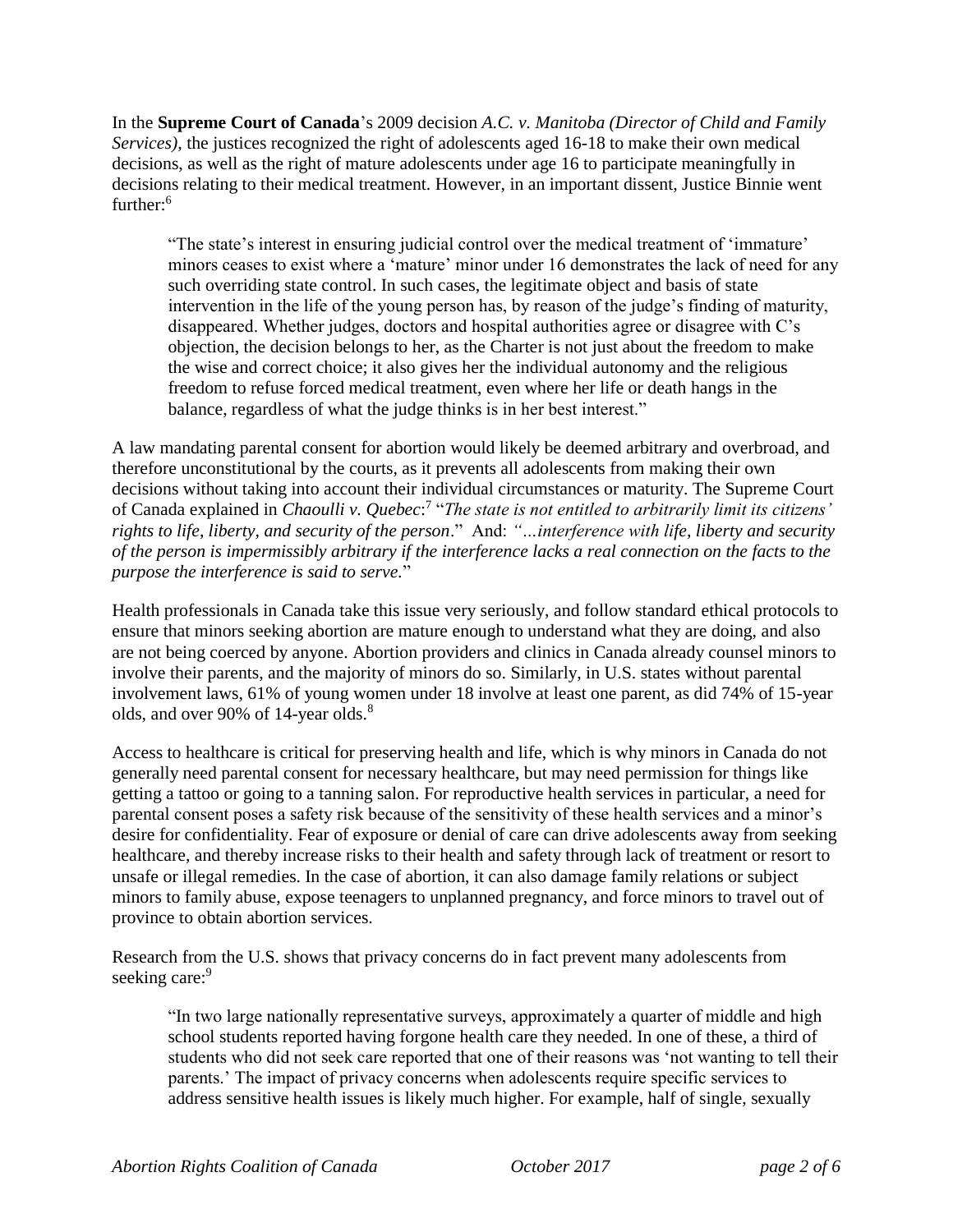active females younger than 18 years surveyed in family planning clinics in Wisconsin reported that they would stop using the clinics if parental notification for prescription contraceptives were mandatory; another one in 10 reported that they would delay or discontinue use of specific services, such as services for STDs. Furthermore, only 1% of adolescent girls who indicated they would stop using family planning services reported that they would also stop having intercourse; the vast majority reported that they would continue to have sex, but use less effective contraceptive methods or none at all."

In the United States, 38 states mandate some form of parental involvement for abortion,<sup>10</sup> but mainstream American medical organizations uniformly oppose these laws because of the risk to adolescents' health and safety.<sup>11</sup> According to the **American Medical Association**:<sup>12</sup> "*Physicians should not feel or be compelled to require minors to obtain consent of their parents before deciding whether to undergo an abortion*." This AMA ethics policy paper outlines some of the harms of mandated parental involvement:

- Some minors may suffer serious physical injury or emotional harm if they are required to involve their parents in the decision to have an abortion, because of an abusive family environment.
- Parental involvement can interfere with the minor's need for privacy on matters of sexual intimacy and sexual/reproductive health services. Organized medicine has viewed confidential care for adolescents as essential to their use of health services.
- Because the need for privacy can be compelling, minors may be driven to desperate measures to maintain the confidentiality of their pregnancies. They may run away from home, obtain an illegal abortion, or resort to self-induced abortion.
- Experience with parental consent laws in the U.S. shows that they do not enhance parentchild communications or relationships and in fact have negative effects on parent-child relationships.

When minors do not want to involve their parents, studies have shown they have good reasons. The evidence illustrates that it is not possible to legislate good family relations, which is a private matter and no business of the state. In U.S. states *without* parental involvement laws, over 30% of young women who chose not to involve their parents cited fear of physical harm, being kicked out of the house, or other abuse. Others reported that they chose not to involve their parents because of a difficult family situation, including drug dependency, loss of jobs, health problems, and marital strain.<sup>13</sup> Twelve percent of minors who did not involve their parents did not even live with either parent.<sup>14</sup> Among minors whose parents found out about their pregnancy from other sources, 6% reported physical violence, being forced to leave home, or damage to their parents' health.<sup>15</sup>

In U.S. states with parental consent laws, evidence shows that while it decreases abortions in that state, it increases the frequency with which minors travel out of state for abortion care. <sup>16</sup> For example, Massachusetts passed a parental consent law that reduced by half the number of minors obtaining abortions, but minors representing 88% of that decrease traveled to other states for abortions. After Missouri implemented its parental notification law, the in-state abortion rate for women under age 18 fell by 20%, but the number of minors traveling out of state to obtain abortions increased by 52%.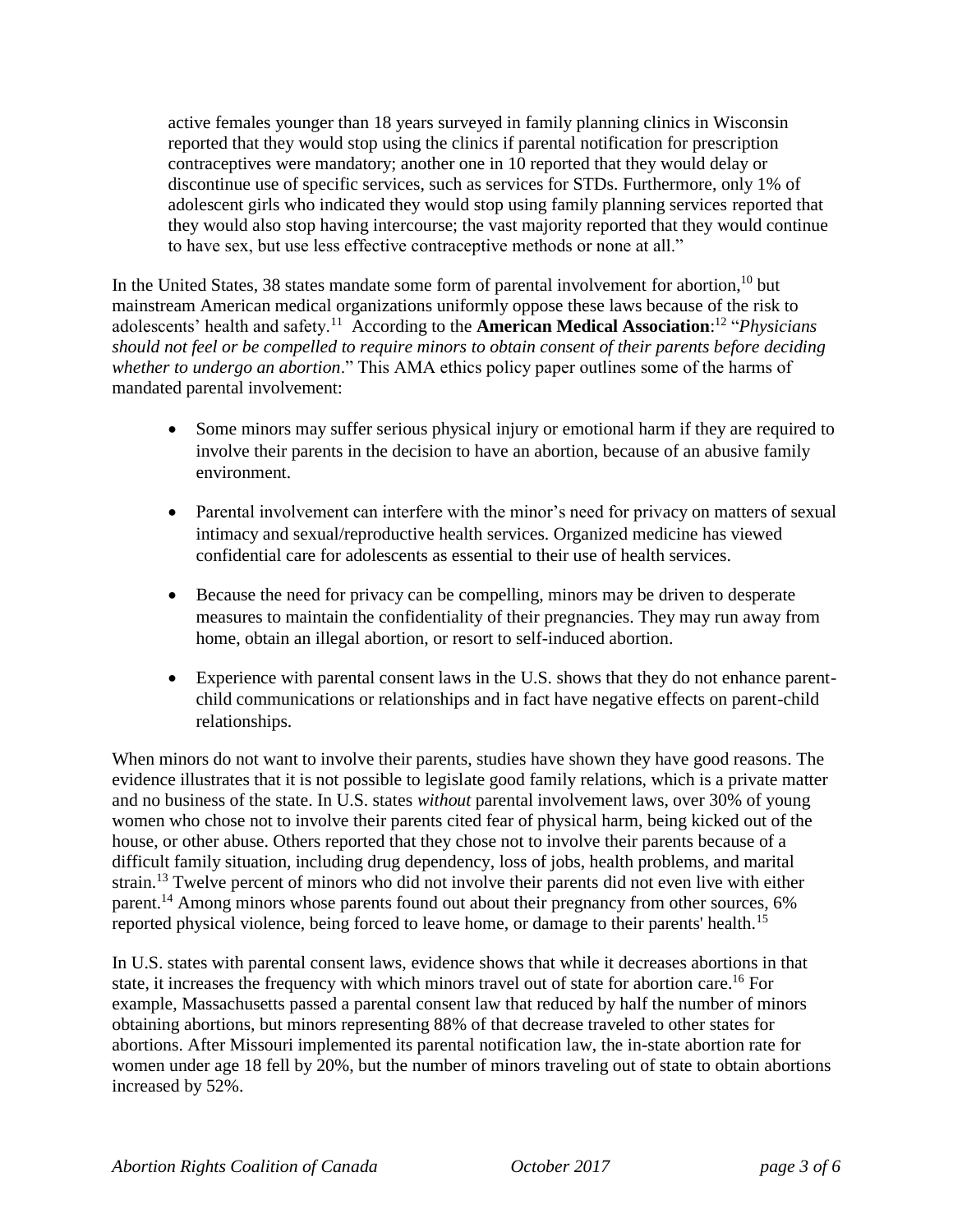The **American Civil Liberties Association** (ACLU) concurs with American medical organizations on the various harms of parental consent laws,<sup>17</sup> and further points out: "*These laws unfairly single out those pregnant teens who choose abortion.*" Ironically, minors are not subject to parental consent before having a baby, even though pregnancy is far riskier for adolescents.<sup>18</sup> Moreover, pregnant teenagers who want to carry to term could be under pressure to have an abortion by their parents or others, something which abortion clinics are aware of and screen for. Even anti-choice groups campaign against coerced abortion by parents <sup>19</sup> or others (although such coercion is not nearly as common as they seem to think.<sup>20</sup>) Coercion is wrong regardless of whether it is directed towards abortion or birth, but a parental consent law for abortion would essentially give parents the "right" to coerce a child to have a baby, endangering her health and life and future.

Internationally, courts have agreed that parents have no right to obstruct medically required care for their children. A scholarly review <sup>21</sup> of adolescents' legal consent and right to confidentiality around reproductive healthcare noted that:

- "Parents of pregnant adolescents who do not satisfy criteria of being mature minors have no legal discretion to deny their consent to medically indicated abortion, since their legal duty is to provide their dependent children with medically indicated care." When parents do obstruct such care, "there are stronger grounds to assess the adolescents as capable of providing consent for themselves."
- In 1986, the Alberta Court of Appeal "found a minor competent to give her own consent to abortion despite her parents' objection that she lacked necessary moral comprehension." (C.v. Wren)
- The Axon case in the English High Court (2006) "ruled that adolescents' right to medical confidentiality does not offend parents' rights to involvement in their adolescent children's choices."
- The Axon case also found that parental involvement laws in the U.S. are irrelevant internationally, because they "responded to a peculiar preoccupation with abortion in US public life, and ignored adolescents' human rights entitlements under the European Convention on Human Rights, and the CRC [UN Convention on the Rights of the Child], which the US is alone (with Somalia) in not ratifying."

Most parental consent laws in the U.S. have a bypass provision allowing the minor to seek permission from a judge if they can demonstrate their maturity and competency. But the ACLU states: "For many young women, going to court for a waiver is not a real alternative."<sup>22</sup> One obvious reason for this is that it takes a mature and competent minor to navigate the justice system in the first place. Regardless, if a child is too immature to have an abortion, how can she be mature enough to have a baby?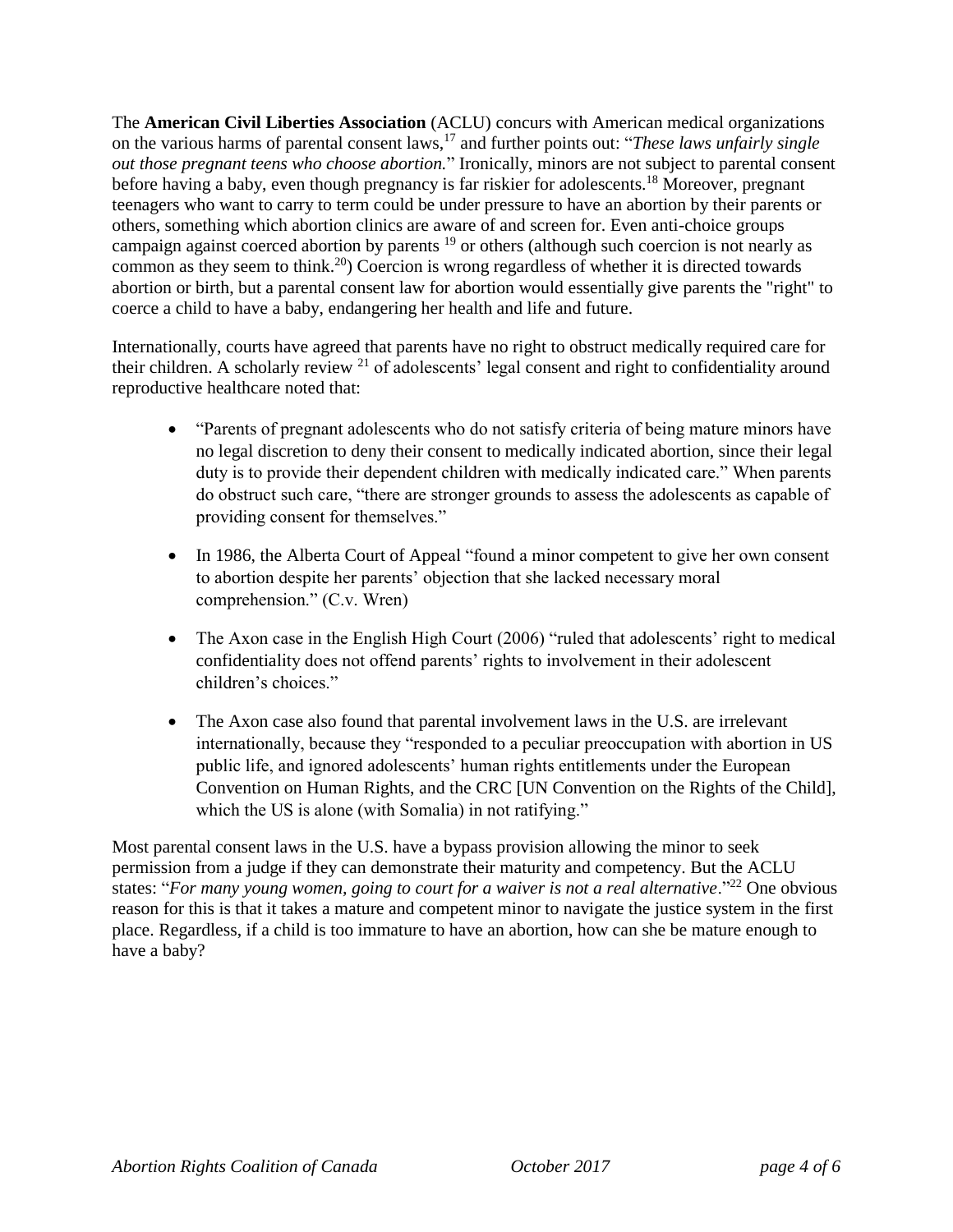- <sup>1</sup> Canadian Medical Association, *Privacy and Confidentiality*, 2014. [https://www.cma.ca/En/Pages/privacy](https://www.cma.ca/En/Pages/privacy-confidentiality.aspx)[confidentiality.aspx](https://www.cma.ca/En/Pages/privacy-confidentiality.aspx)
- <sup>2</sup> Canadian Medical Association, *Principles for the Protection of Patients' Personal Health Information*, 2011. <http://policybase.cma.ca/dbtw-wpd/Policypdf/PD11-03.pdf>
- <sup>3</sup> Canadian Medical Association, *Code of Ethics,* 2004[. http://policybase.cma.ca/dbtw-wpd/PolicyPDF/PD04-](http://policybase.cma.ca/dbtw-wpd/PolicyPDF/PD04-06.pdf) [06.pdf](http://policybase.cma.ca/dbtw-wpd/PolicyPDF/PD04-06.pdf)
- <sup>4</sup> Canadian Medical Protective Association, *Can a Child Provide Consent?* March 2014 (revised June 2016). [https://oplfrpd5.cmpa-acpm.ca/en/duties-and-responsibilities/-/asset\\_publisher/bFaUiyQG069N/content/can-a](https://oplfrpd5.cmpa-acpm.ca/en/duties-and-responsibilities/-/asset_publisher/bFaUiyQG069N/content/can-a-child-provide-consent-)[child-provide-consent-](https://oplfrpd5.cmpa-acpm.ca/en/duties-and-responsibilities/-/asset_publisher/bFaUiyQG069N/content/can-a-child-provide-consent-)
- <sup>5</sup> United Nations, *Convention on the Rights of the Child*. September 1990. <http://www.ohchr.org/en/professionalinterest/pages/crc.aspx>
- <sup>6</sup> Supreme Court of Canada, *A.C. v. Manitoba (Director of Child and Family Services*),[2009] 2 SCR 18.1. <https://www.canlii.org/en/ca/scc/doc/2009/2009scc30/2009scc30.html>
- <sup>7</sup> Supreme Court of Canada, *Chaoulli v. Quebec (Attorney General),* 2005 SCC 35, Para 129. <https://www.canlii.org/en/ca/scc/doc/2005/2005scc35/2005scc35.html>
- 8 American Civil Liberties Union.<https://www.aclu.org/other/laws-restricting-teenagers-access-abortion>
- <sup>9</sup> English, Abigail and Carol A. Ford. The HIPAA Privacy Rule and Adolescents: Legal Questions and Clinical Challenges, *Perspectives on Sexual and Reproductive Health*, Volume 36, Number 2, March/April 2004. <http://www.guttmacher.org/pubs/journals/3608004.html>
- <sup>10</sup> Guttmacher Institute, *Parental Involvement in Minor's Abortions*, State Policies in Brief, March 1, 2014. [http://www.guttmacher.org/statecenter/spibs/spib\\_PIMA.pdf](http://www.guttmacher.org/statecenter/spibs/spib_PIMA.pdf)
- <sup>11</sup> Center for Adolescent Health & the Law. Policy Statements About Adolescents' Informed Consent and Confidential Access to Specific Health Care Services, *Policy Compendium on Confidential Health Services for Adolescents*, Second Edition, September 2005. [http://www.cahl.org/PDFs/PolicyCompendium/Specific\\_Services\\_with\\_References.pdf](http://www.cahl.org/PDFs/PolicyCompendium/Specific_Services_with_References.pdf)
- <sup>12</sup> American Medical Association, Council on Ethical and Judicial Affairs, *The American Medical Association Code of Medical Ethics' Opinions on Confidential Care for Sexually Active Minors and Physicians' Exercise of Conscience in Refusal of Services*, *Virtual Mentor.* February 2012, Volume 14, Number 2: 118-120. <http://journalofethics.ama-assn.org/2012/02/coet1-1202.html>

Referencing: American Medical Association, Council on Ethical and Judicial Affairs, *Mandatory Parental Consent to Abortion*, CEJA Report H-A92, 1992-1993.

- <sup>13</sup> Bixby Center for Global Reproductive Health, University of California San Francisco, *Adolescents & Parental Notification for Abortion*, Sept 2008. [https://bixbycenter.ucsf.edu/publications/files/ParentalNotification\\_2008Sep.pdf](https://bixbycenter.ucsf.edu/publications/files/ParentalNotification_2008Sep.pdf)
- <sup>14</sup> Stanley K. Henshaw and Kathryn Kost, "Parental Involvement In Minors' Abortion Decisions", *Family Planning Perspectives,* pp 196- 200, 1992.<https://www.ncbi.nlm.nih.gov/pubmed/1426181>
- <sup>15</sup> Dailard, Cynthia and Chinué Turner Richardson. "Teenagers' Access to Confidential Reproductive Health Services", The *Guttmacher Report on Public Policy*, November 2005, Volume 8, Number 4. <http://www.guttmacher.org/pubs/tgr/08/4/gr080406.html>
- 16 Bixby, Idem.

<sup>17</sup> American Civil Liberties Association, *Laws Restricting Teenagers' Access to Abortion,* April 2001. <https://www.aclu.org/reproductive-freedom/laws-restricting-teenagers-access-abortion>